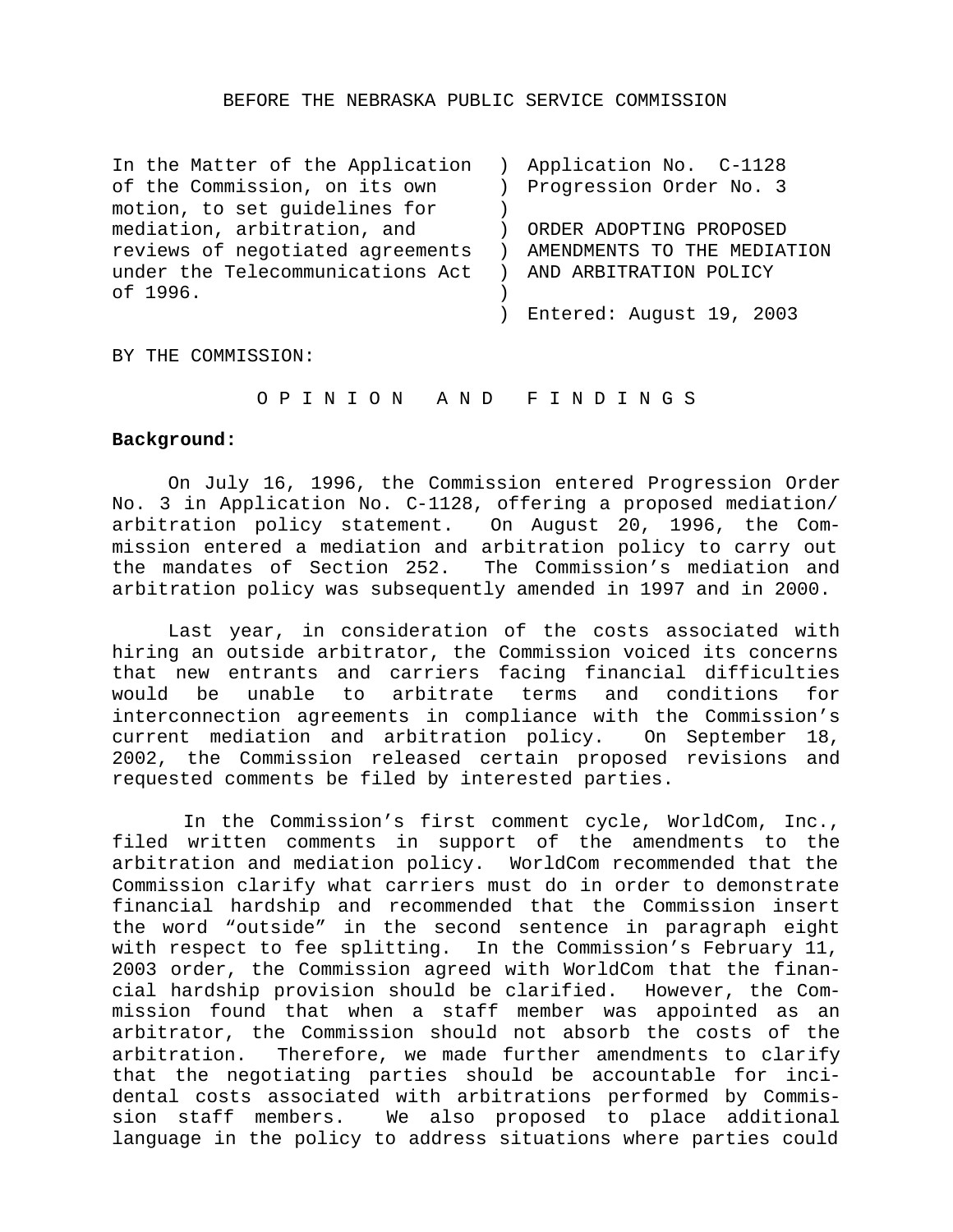not mutually agree upon an arbitrator. Finally, we deleted one section associated with technical assistance, as we believed that any assistance given to the arbitrator may necessarily have some effect on assisting the arbitrator in the decision-making process.

In response to those proposals released for the second comment cycle, comments were filed by Qwest, the Rural Independent Companies and AT&T. The Rural Independent Companies recommended that the Commission use an alternative striking method in the selection process. They also stated that the Commission should provide that its policy is held in abeyance pending the deliberation of a financial hardship motion. The Rural Independent Companies further stated that the Commission should not allow more than one staff arbitrator at one time. They proposed that technical questions asked to staff be committed to writing and noticed to all the parties, to establish a time frame for the filing of the interconnection agreement after the decision and to exclude other parties from being involved in the arbitration. Finally, the Rural Independent Companies recommended that the Commission's policy include a provision requiring the arbitrator use the Nebraska Rules of Discovery.

AT&T recommended that the Commission amend the language pertaining to the arbitrator's involvement in situations after the arbitrator has made his or her decision and when the parties are still negotiating.<sup>1</sup> AT&T stated that it is inappropriate for the arbitrator to be involved in that stage of the process.

Qwest did not support the Commission's proposal to unilaterally select an arbitrator in cases where the parties were deadlocked. Qwest commented that it was inappropriate in some cases to use staff arbitrators. Qwest further stated that financial hardship was not relevant to arbitrations as arbitrating interconnection agreements are a cost of doing business those telecommunications carriers should be able to absorb. Qwest did not believe that arbitrators should be given any technical assistance from the Commission or Commission staff. Finally, Qwest recommended including a safeguard against the discovery of privileged information.

The Commission then released several proposed findings in its order of June 3, 2003, and sought additional comments on the newly proposed changes. The Commission broke the issues down

 $\overline{a}$ 

<sup>&</sup>lt;sup>1</sup> Previously found in para. 8.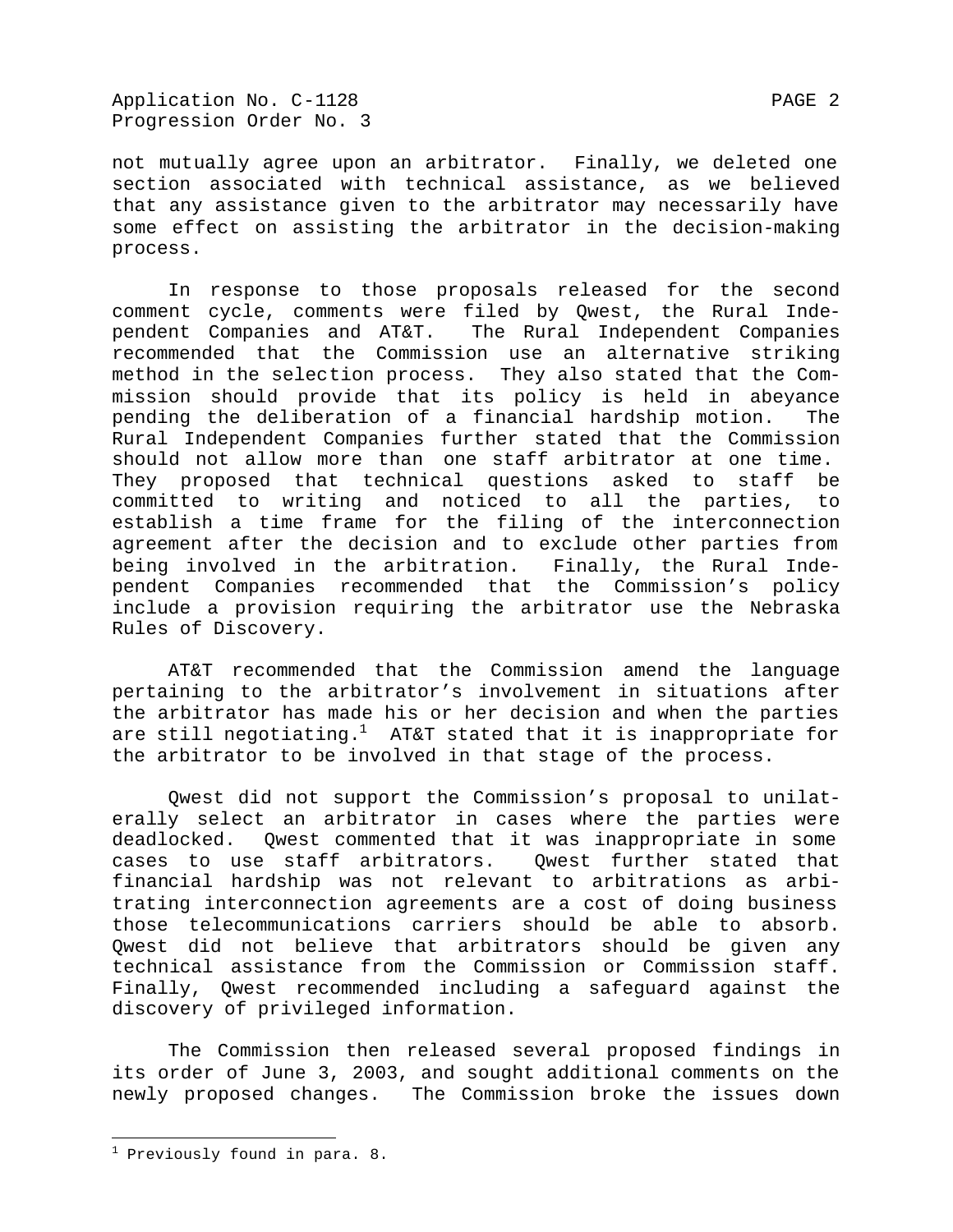Application No. C-1128 PAGE 3 Progression Order No. 3

into several categories: Selection of the Arbitrator, Financial Hardship, Discovery, Post-Decision Negotiations, Time Period to file an Arbitrated Agreement, Technical Assistance and Method of Arbitration, labeled A through G respectively.

With respect to the comments filed by the Rural Independent Companies, the Commission found that the alternative striking method proposed would be a neutral and streamlined method for the parties to select an arbitrator within the 15-day time period. Therefore, the Commission proposed to amend its policy to include this as a selection method. In the alternative, the Commission found that when financial hardship is proven, the Commission itself should serve as the arbitrator rather than having parties or the Commission select amongst Commission staff members.

The Commission also disagreed with Qwest's argument that financial hardship was an irrelevant factor in arbitration. The Commission found that financial restraints were highly relevant and may be a huge barrier for new entrants and struggling competitors to arbitrate a fair agreement with a well-positioned carrier.

The Commission further found that it should not add a provision requiring the arbitrator to use the Nebraska Rules of Discovery as proposed by the Rural Independent Companies because of the limited time frame in which to complete an arbitration provided by the Act and that such restraints would tie the hands of the arbitrator. The Commission found that the better policy is to permit the arbitrator to establish a procedural schedule on a case-by-case basis with mutual agreement and understanding of the negotiating parties.

The Commission likewise, declined to give further consideration to Qwest's suggestion to place a provision in its policy that limited discovery of supposed confidential information. The Commission again found that such decisions were best left up to the arbitrator on a case-by-case basis, not placed in the Commission's policy.

In response to AT&T's comment regarding the arbitrator's role after a decision has been reached, the Commission found that an amended recommendation should be solicited for comment. The Commission found there could be certain situations where it would be inappropriate for the arbitrator to mediate a dispute after a decision has been made. However, in certain cases, the Commission found, it could be helpful to the parties to have the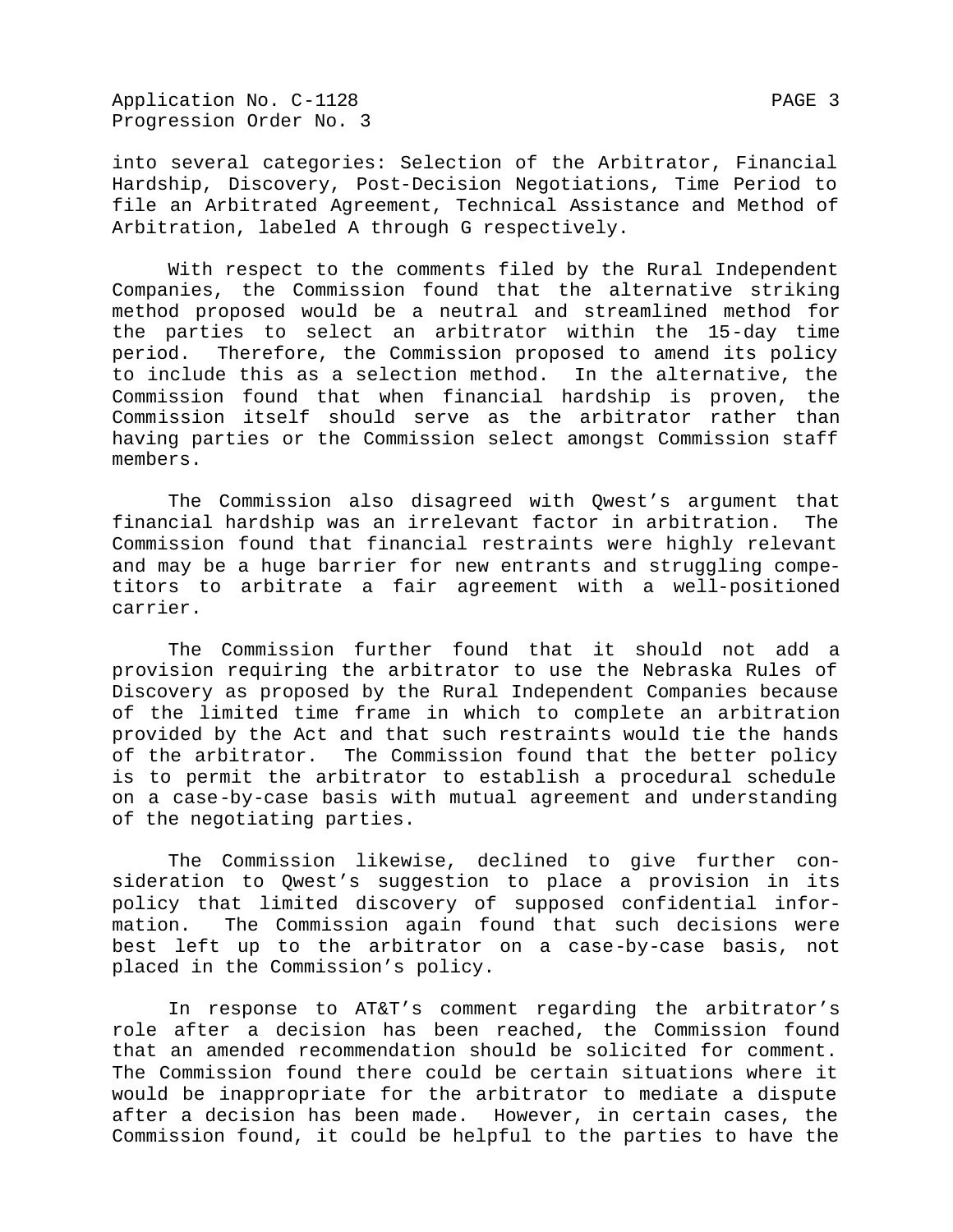Application No. C-1128 PAGE 4 Progression Order No. 3

arbitrator facilitate negotiations. The Commission proposed to strike certain language found in paragraph seven of the arbitration policy to address AT&T's concerns.

The Commission also tentatively agreed with the Rural Independent Companies' suggestion that a timeline be added for parties to file the arbitrated interconnection agreement after the arbitrator's final decision has been released. We therefore included for comment a 30-day timeline, to serve as a maximum time limit. The Commission found that the arbitrator should be allowed to designate a shorter amount of time if necessary.

With respect to the technical assistance provision, the Commission had proposed a modification of this provision to permit the arbitrator to receive outside technical assistance with the requirement that the parties be given notice of the question being asked and the answers being given.

Lastly, the Commission found that it would be appropriate to modify its policy with respect to the type of arbitration that is performed. The Commission's policy had always been limited to two types of final offer arbitration. One type was complete package final offer and the other type was issue-byissue final offer. The Commission therefore invited comments on its proposal to modify its policy to give the arbitrator the option of engaging in traditional arbitration or requesting final offers from the parties.

In this third comment cycle, in response to our June 3, 2003 order, comments were filed by the Rural Independent Companies, AT&T and WorldCom, Inc. The positions of these parties are set forth below.

### **Positions of the Parties:**

AT&T commented that the Commission's proposed changes to paragraph seven of the arbitration party were still not sufficient. AT&T believes that the role of an arbitrator and mediator are completely different. In that respect, the arbitrator should never act as a mediator, even after a decision by the arbitrator has been formally reached and the parties request to continue negotiating. AT&T is fearful that where the arbitrator becomes a "last minute mediator" the opportunity for further arguments persist and there is a potential for confusion as to which "hat" the arbitrator is wearing at any given time.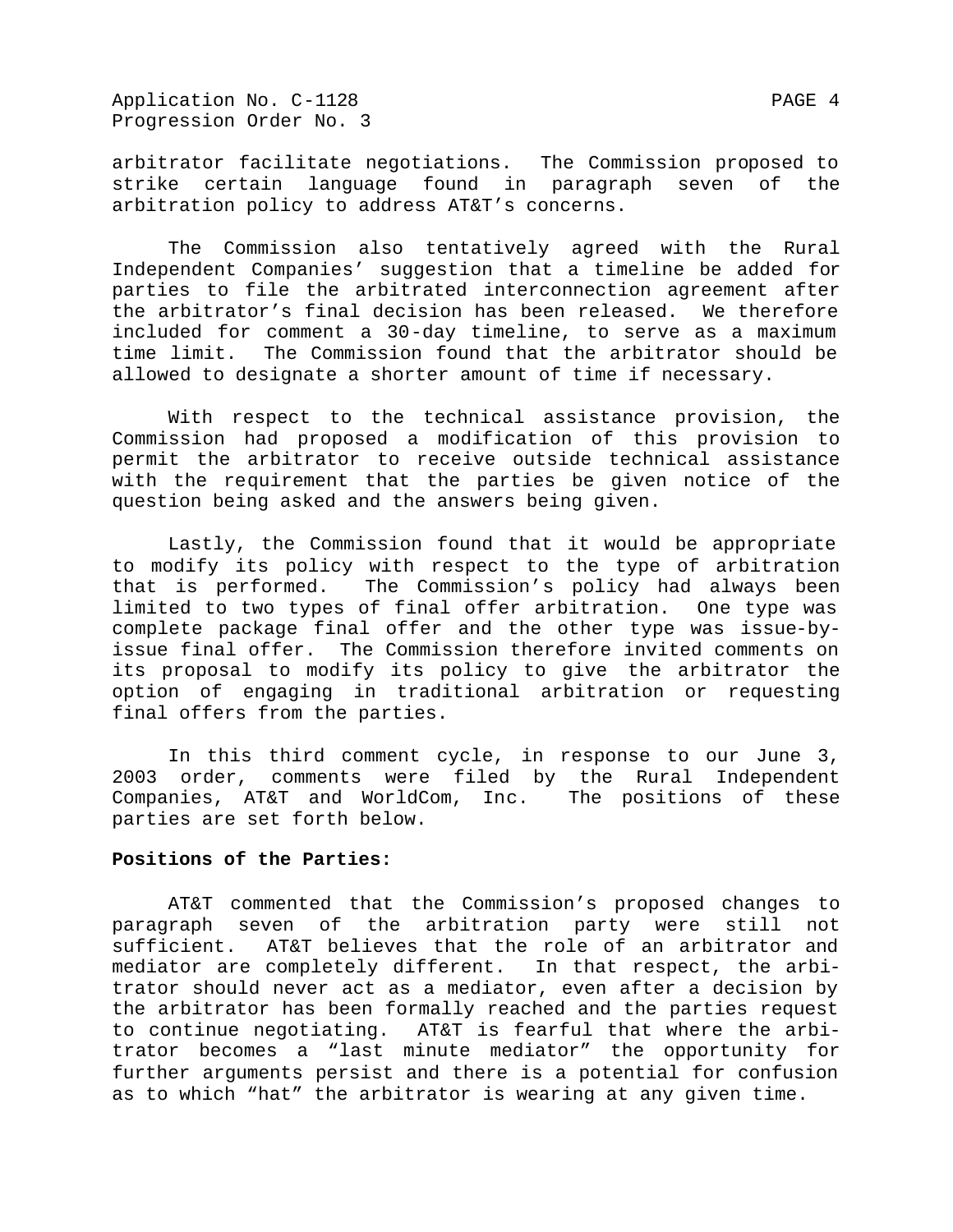Application No. C-1128 PAGE 5 Progression Order No. 3

AT&T further believed that an arbitrator should not be allowed to seek or obtain technical assistance from any source outside the parties, unless that source is subject to full disclosure and to cross-examination by the parties. AT&T requested that the Commission amend this section of its arbitration policy to preclude the ability of the arbitrator to receive technical assistance from outside parties.

Finally, AT&T recommended that the rules of any arbitration must be spelled out in detail in advance of any proceedings. AT&T was uncertain as to what "traditional arbitration" as defined by the Commission would be. However, as long as the rules associated with the decision were laid out in detail, AT&T expressed no preference between the various types of arbitration.

WorldCom, Inc., stated that the Commission's proposed policy fails to take into account financial hardship when allocating the costs of the arbitration. The Commission's policy provides that costs must be split equally between the parties. WorldCom, Inc., suggests that the Commission should allow itself some discretion in assigning costs by stating that such costs will be divided in an equitable manner. WorldCom, Inc., also suggested that the Commission place the burden upon the incumbent local exchange carrier to file the arbitrated interconnection agreement with the Commission along with contemporaneous notice to all parties to the mediation and arbitration. Finally, WorldCom, Inc., recommended that the Commission do away with entire package final offer arbitration, unless the parties agree otherwise from the outset of the arbitration.

The Rural Independent Companies supported many of the changes proposed by the Commission. The Companies hope that the arbitrator will solicit input from the parties to the arbitration prior to making a decision as to the procedure to be employed in the arbitration. The Rural Independent Companies also suggested an amendment to paragraph six of the revised policy which added the following: "In its review of the arbitrated agreement pursuant to paragraph 13 of this Policy, the Commission shall not be bound by the method of arbitration selected by the arbitrator in making its determination whether the agreement meets the requirements set forth in Section  $252(e)$ ."

No specific comments were filed in the third comment cycle in support or against the Commission's proposals concerning the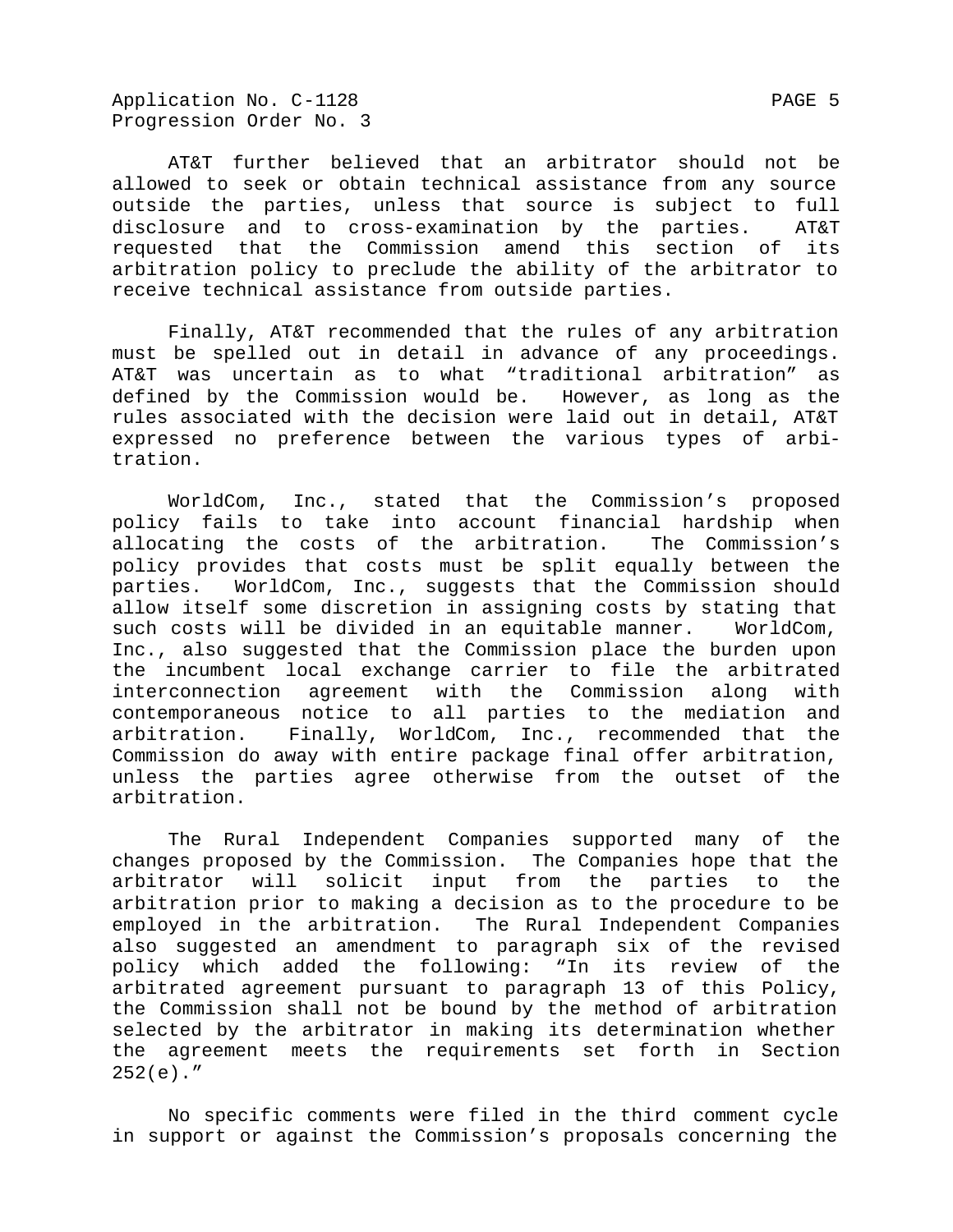Application No. C-1128 PAGE 6 Progression Order No. 3

selection of the arbitrator, financial hardship, or the proposed time period to file an arbitrated agreement.

### **Discussion:**

Upon consideration of all of the comments filed, the Commission finds as follows:

## A. Selection of the Arbitrator

The Commission's proposed changes with respect to the selection of the arbitrator should be adopted. The attachment contains the proposed changes as adopted by this order.

#### B. Financial Hardship

The Commission's proposed changes with respect to the financial hardship provisions should be adopted. The attachment contains the proposed changes as adopted by this order.

#### C. Discovery

The Nebraska Supreme Court rules of discovery will not be added into the policy at this time. The arbitrator will be free to establish the procedural timeline for, and the appropriate parameters in the use of, discovery on a case-by-case basis.

#### D. Post-Decision Negotiations

The Commission finds that AT&T has a valid concern and therefore changes its policy accordingly. The arbitrator should not act as a mediator for the parties even after a decision has been reached. If the parties wish to continue negotiating after a ruling has been made, they should be free to do so; however, the arbitrator should not be included in the negotiation process. The attachment contains AT&T's proposed deletion, which is adopted by this order.

E. Time Period to File Arbitrated Agreement

The Commission's proposed addition with respect to the time period to file an arbitrated interconnection agreement should be adopted. The attachment contains the proposed addition as adopted by this order.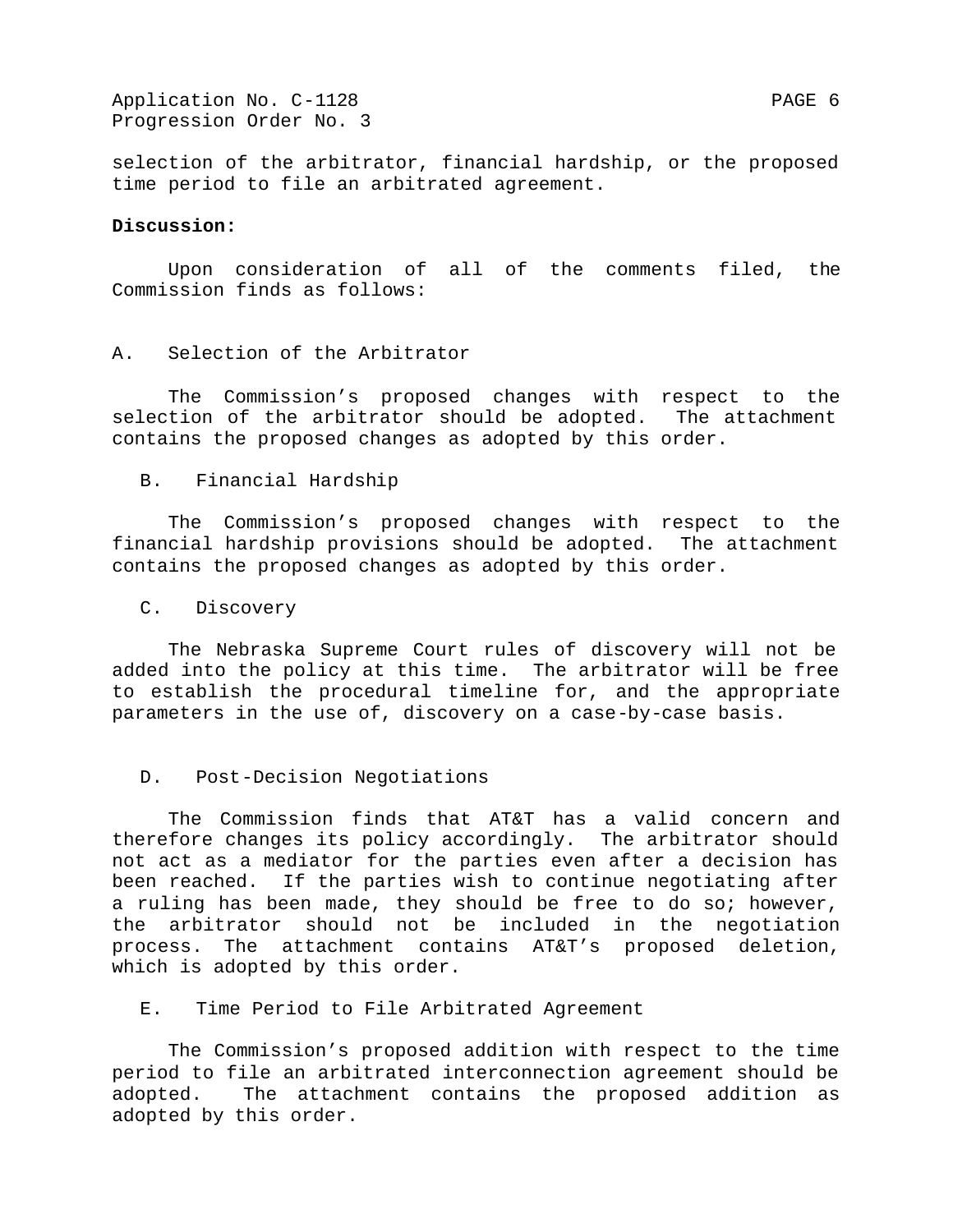# F. Technical Assistance

 Although two parties opposed the idea of allowing the arbitrator to seek and receive technical assistance from outside parties, the Commission finds that this provision should remain in its policy. The Commission sees no disadvantage to allowing the arbitrator to receive technical assistance so long as notice is given to the parties on the specific questions asked and the responses to those questions. Therefore, the Commission's earlier proposed changes to the technical assistance portion of the policy should be adopted. The attachment contains the proposed amendments as adopted by this order.

# G. Method of Arbitration

The Commission finds that the proposed amendments with respect to the method of arbitration used should be adopted. The Commission finds that the arbitrator should make it clear to the parties from the outset of the proceeding which type of arbitration he or she is selecting. Traditional arbitration, i.e., where the arbitrator makes a written decision, issue-byissue, on the matter of the dispute without any obligation on the part of the arbitrator to stay within the boundaries of either accepting or rejecting the individual final offer position of the parties, can be used by the arbitrator if he or she decides such a method would produce a better result. The arbitrator should solicit the opinions of the parties as to the type of arbitration preferred, but should have sole discretion to choose the method. The arbitrator should notify the parties in detail, of the method of arbitration used prior to the early conference on procedure provided for in the policy.

The Commission also agrees with the Rural Independent Companies that it is not bound to review an arbitrated decision using the method of arbitration used by the arbitrator. The Commission has in the past, modified and added to a decision of the arbitrator on review of an arbitrated agreement without using either final offer submitted by the parties. To be clear on its authority to overrule or modify the decision of an arbitrator in its review process, the Commission will add the proposed amendment suggested by the Rural Independent Companies.

Therefore, the proposed amendments set forth by the Commission in its June 3, 2003 order and the addition of language recommended by the Rural Independent Companies in its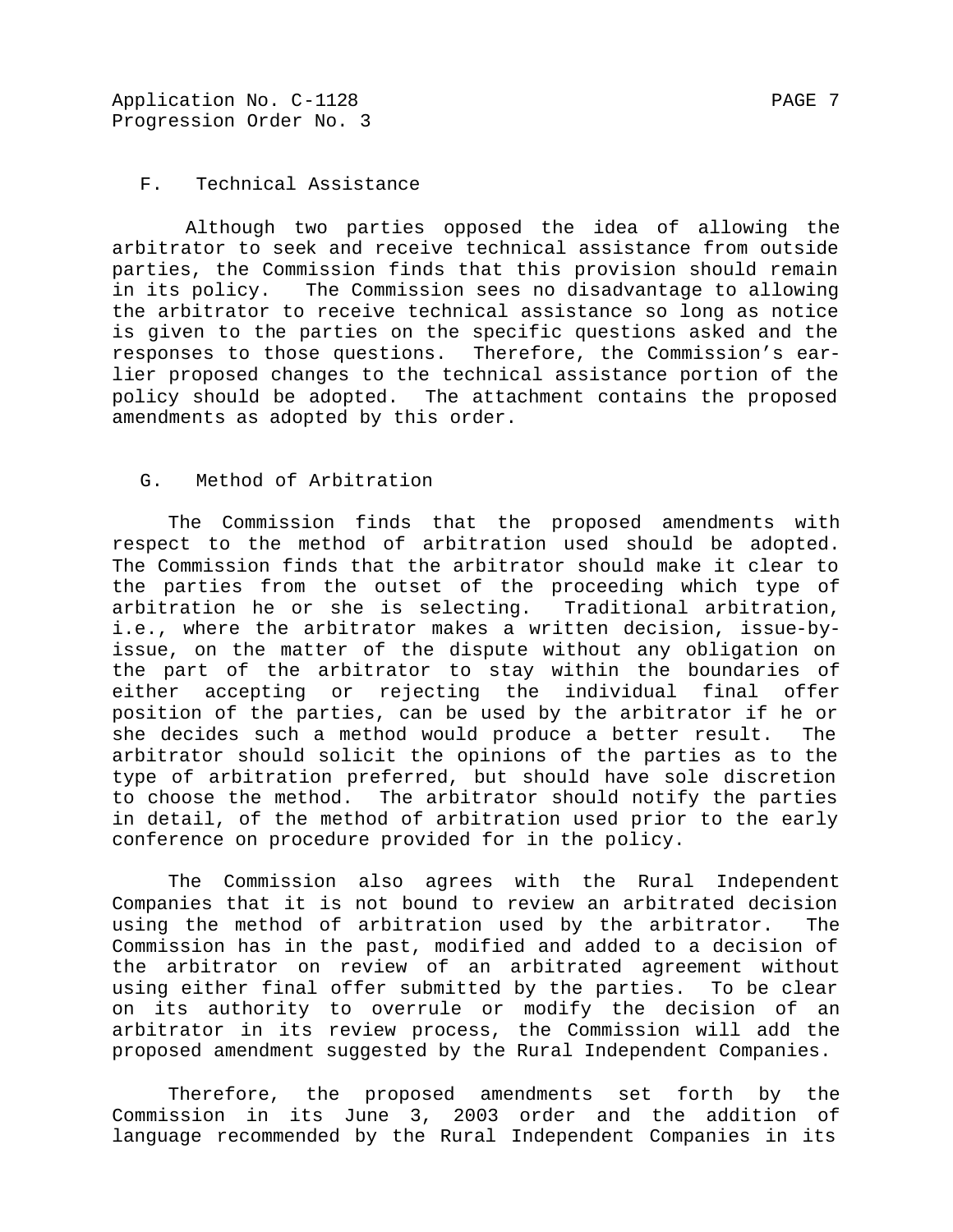Application No. C-1128 PAGE 8 Progression Order No. 3

July 17, 2003 comments, supra, is adopted and set forth in the attachment.

H. Other Issues Raised

The Commission has considered the other issues raised by WorldCom, Inc., in its comments filed July 17, 2003. At this time, the Commission does not see how, if the financial hardship test is met, new entrants and smaller carriers would be unable to afford their arbitration costs or how the equal division of costs would be inequitable. The costs split equally in the Commission's policy would then be the cost of having the Commission perform the arbitration. Such costs would foreseeably include the Commission hearing fees, transcription costs, filing fees, costs of copies and other such administrative costs incurred by the Commission in addition to the costs incurred by each party to put forth its case. The Commission believes that the fair approach is to have the costs be split equally by the parties to the arbitration. Should there be an issue of affordability or fairness in the future for a party to a negotiation, the Commission may revisit this concern; however for the present time, the Commission finds that the policy containing the requirement that parties equally split the costs of an arbitration should not be changed.

We also decline to adopt the recommendation of WorldCom, Inc., to require the incumbent local exchange carrier to file the arbitrated interconnection agreement. Rather, the Commission finds that the mediator or arbitrator should decide how the parties should coordinate the filing of the interconnection agreement.

### O R D E R

IT IS THEREFORE ORDERED by the Nebraska Public Service Commission that the attached amended mediation/arbitration policy be, and it is, hereby adopted.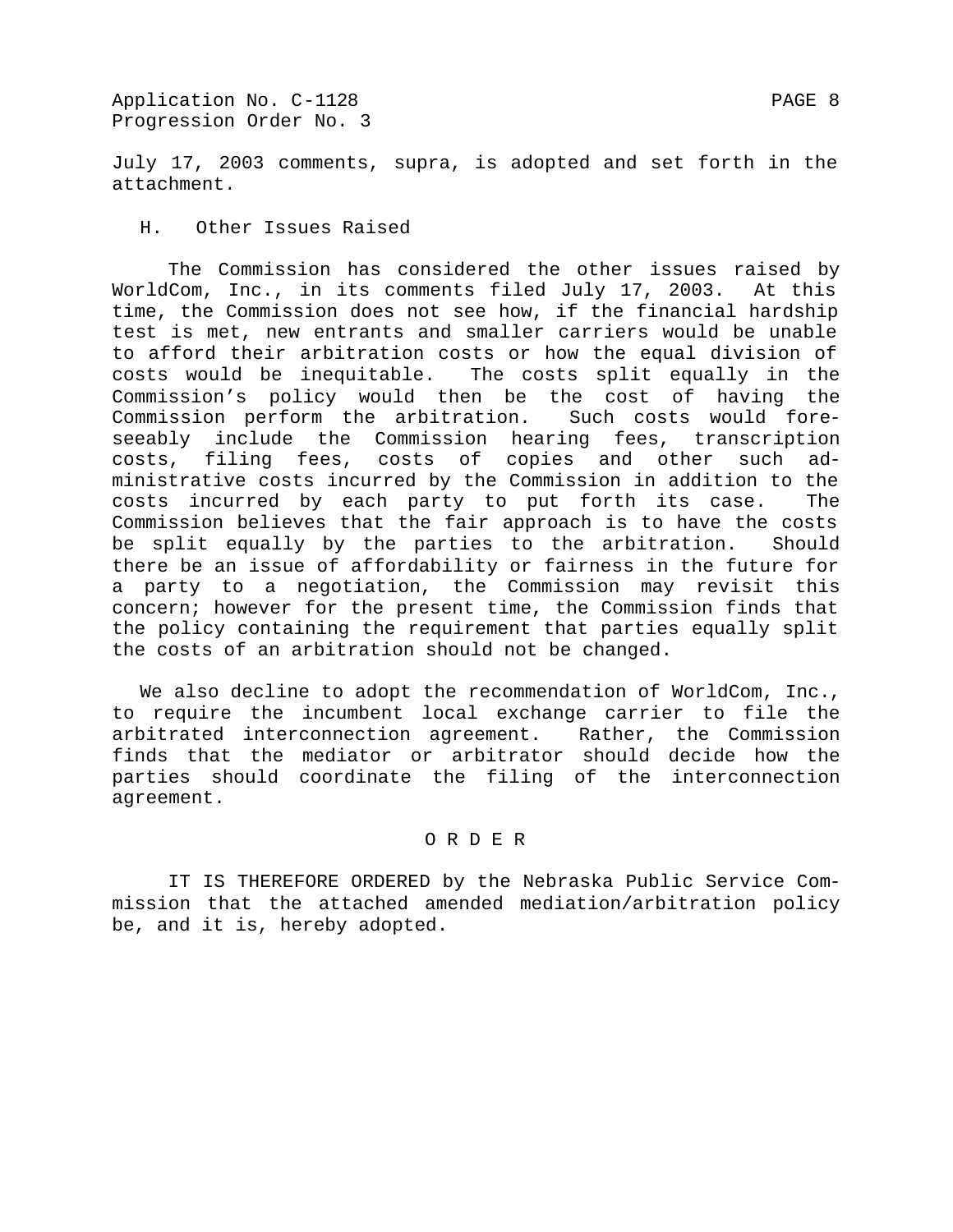Application No. C-1128 PAGE 9 Progression Order No. 3

MADE AND ENTERED at Lincoln, Nebraska, this 19th day of August, 2003.

NEBRASKA PUBLIC SERVICE COMMISSION

COMMISSIONERS CONCURRING:

Chair

ATTEST:

Executive Director

#### **ATTACHMENT A**

# **MEDIATION AND ARBITRATION POLICY**

(Established in Application No. C-1128, Progression Order No. 3)

# **Mediation**

- 1. The parties may seek the assistance of an outside mediator to help them reach an agreement. However, either negotiating party may ask the Commission to assist in mediation. If the Commission receives a request for mediation, the Commission will use an outside mediator. Provided, however, if there is a showing of financial hardship by one or both of the parties, the Commission act as the mediator.
- 2. Upon receipt of a request to select an outside mediator to facilitate negotiations, notice will be sent by certified mail to each negotiating party. The parties will have fifteen (15) days to select a mediator and inform the Commission of their selection. The notice will provide the date when the fifteen (15) day period expires and a list of potential mediators. Parties are not bound to select a mediator from the Commission's list.
- 3. Upon the mediator's request, technical questions may be answered by staff members or outside individuals. Technical questions shall be answered either in written form or at a mediation session attended by both parties.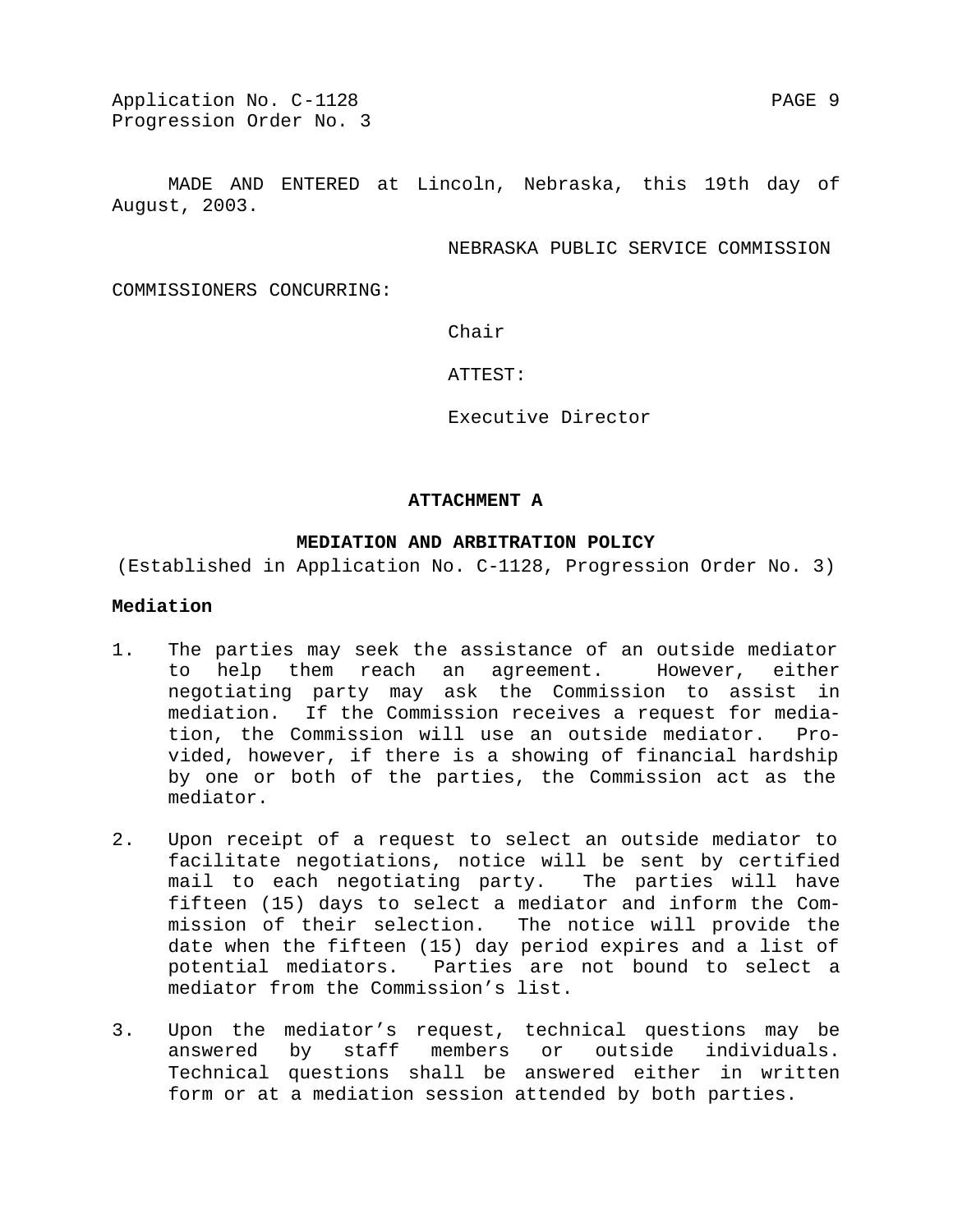- 4. Only the negotiating parties and the mediator will participate in the mediation.
- 5. After an agreement has been reached, the agreement will be filed with the Commission, and notice will be served by publication in The Daily Record. The public will have thirty (30) days from the date of publication to file written comments on the agreement.
- 6. The Commission has ninety (90) days to approve or reject the mediated agreement or the agreement shall be deemed approved. The grounds for rejection (Section 252(e)(2)) are that the agreement discriminates against a carrier not a party to the agreement, or that the implementation of the agreement is not consistent with the public interest, convenience and necessity.
- 7. Although mediation is generally a voluntary process, the Commission interprets 47 USC § 252(a)(2) to require all parties to participate in a Commission mediation, once requested, on a good faith basis. The mediator may terminate the mediation if it appears that the likelihood of agreement is remote or if a party is not participating in good faith, or for other good cause. A mediation should not be terminated prior to the completion of at least one mediation session.
- 8. Each party will pay for its own fees and costs. In addition, both mediating parties will split the mediator's expenses equally. If all negotiating parties agree, separate mediations may be consolidated.

# **Arbitration**

1. Upon receipt of a petition for arbitration, notice will be sent by certified mail to each negotiating party. The parties will have fifteen (15) days to select an arbitrator and advise the Commission of their selection. The notice will provide the date when the fifteen (15) day period expires and a list of potential arbitrators. Parties are not bound to select an arbitrator from the Commission's list. Each negotiating party wishing to select an outside arbitrator whose name does not appear on the Commission's list must provide the Commission and all other parties to the arbitration with the name, telephone number and curriculum vitae of such arbitrator(s) within seven (7)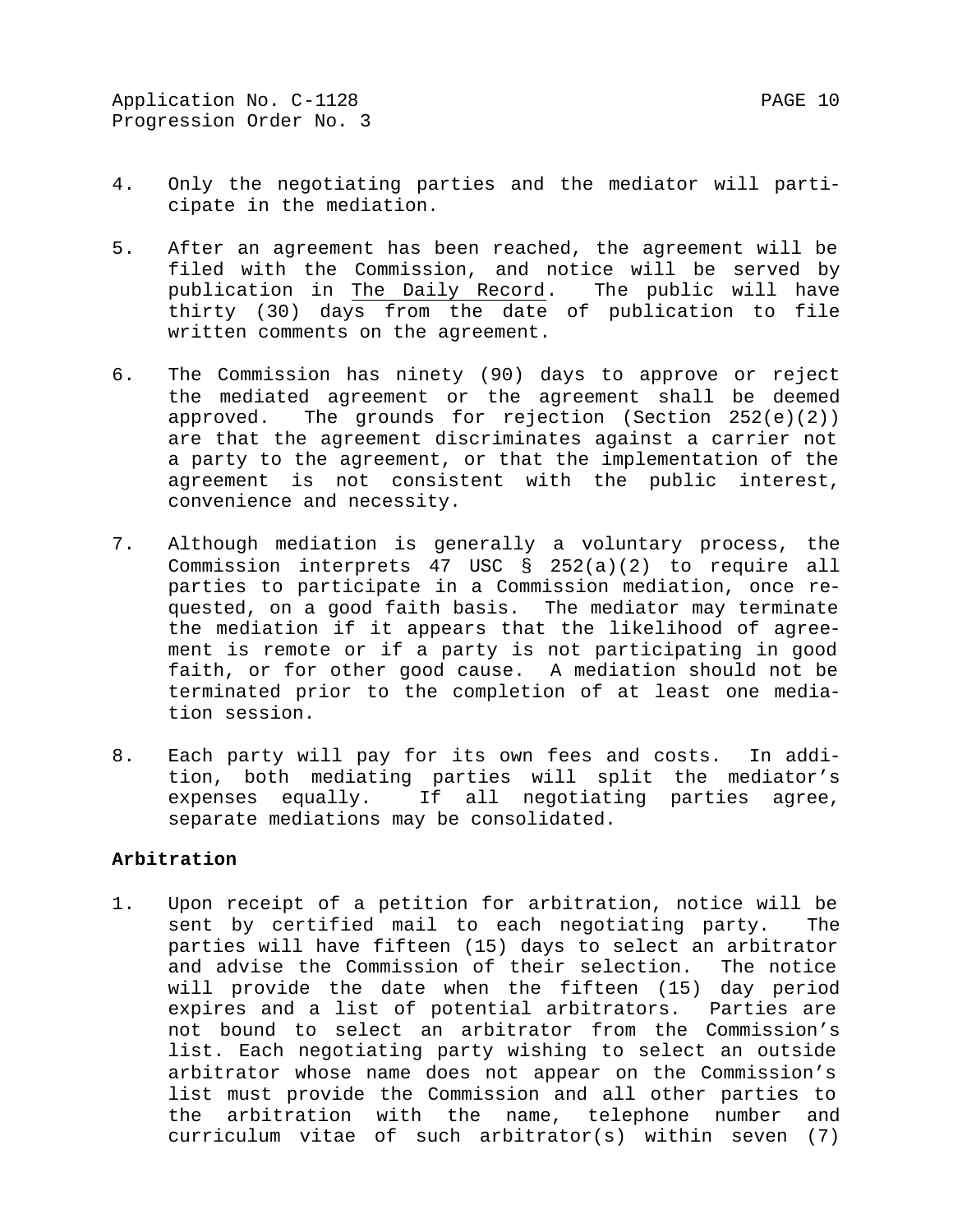Application No. C-1128 PAGE 11 Progression Order No. 3

days from the date the petition for arbitration is filed with the Commission. Each negotiating party may add only three names to the list of arbitrators. After a final list has been created, the parties will use an alternative striking method to select the arbitrator. Each negotiating party must use good faith in the arbitration selection process.

- 2. Upon a showing of financial hardship, through a motion filed with the Commission, by one or both parties, the Commission may act as the arbitrator. A motion specifying the reasons for and the degree of financial hardship must be filed with the Commission within seven (7) days from the date the petition for arbitration is filed with the Commission. The Commission may grant oral argument on such motion. The time frame for selecting an arbitrator will be held in abeyance pending resolution of a motion of financial hardship.
- 3. Upon the arbitrator's request and upon notice to all negotiating parties, technical questions may be answered by staff members or outside individuals. Technical questions shall be answered in written form provided to the arbitrator and all negotiating parties.
- 4. Since the parties will have been negotiating for some time, and the time for arbitration is limited, extensive formal discovery procedures will be allowed only to the extent deemed necessary by the arbitrator. Parties will be required to cooperate in good faith in voluntary, prompt and informal exchanges of information relevant to the matter. Unresolved discovery disputes will be resolved by the arbitrator upon request of a party. The arbitrator will order a party to provide information if he/she determines the requesting party has a reasonable need for the requested information and that the request is not overly burdensome.
- 5. An early conference will be held to discuss procedure, and to receive the initial proposal put forth by each party. The arbitrator will establish the schedule, and determine whether an oral hearing would be helpful.
- 6. Either traditional or final offer arbitration may be used by the arbitrator. The arbitrator will instruct the parties which method of arbitration he or she intends to use prior to the first conference. In traditional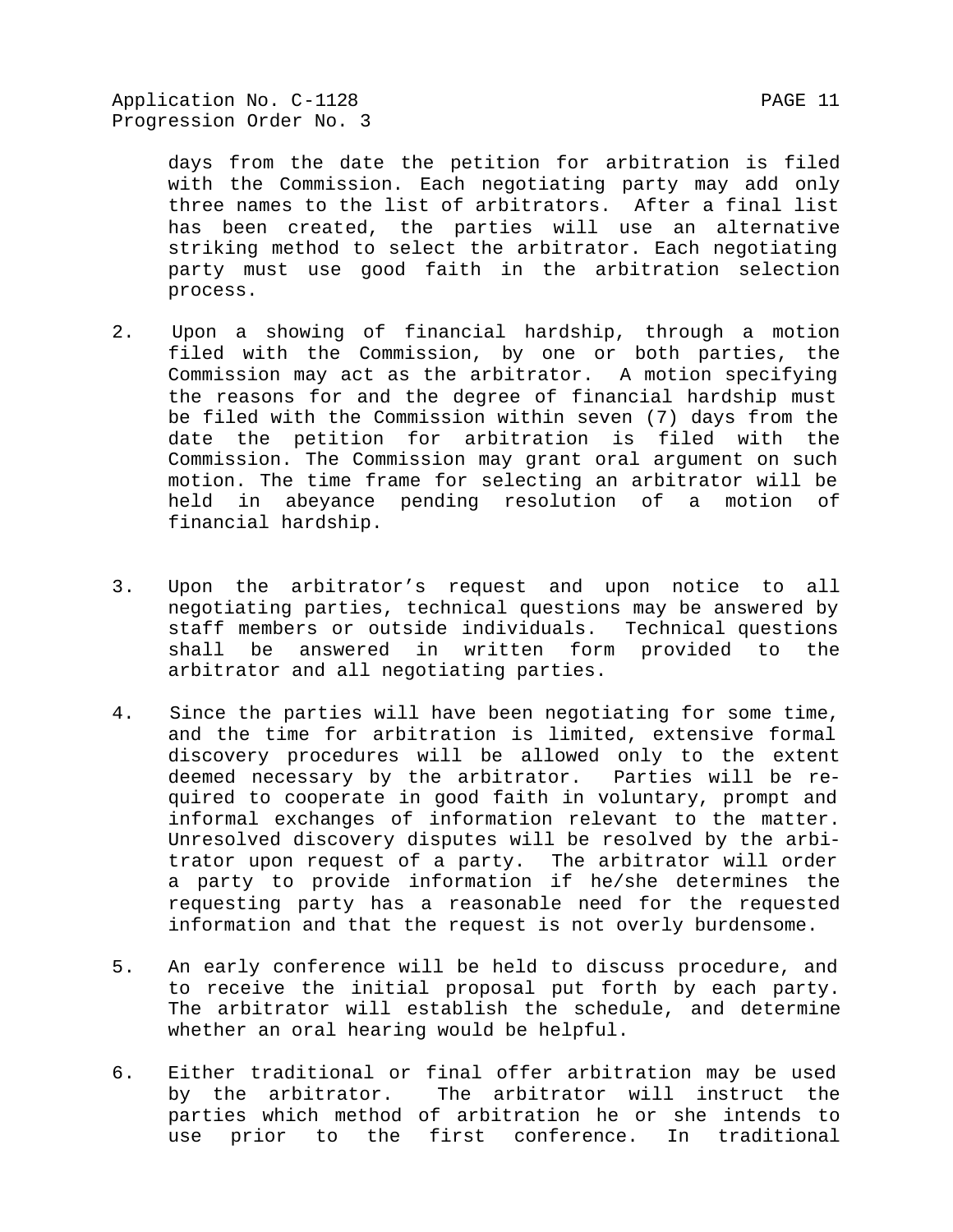arbitration, the arbitrator is free to select among the alternatives given to the arbitrator by the parties or to modify the alternatives based on factual evidence and conclusions of law. If traditional arbitration is used, the arbitrator shall discuss the findings of fact and conclusions of law in the final decision. Final offer arbitration is a procedure under which each party submits a final offer concerning the issues subject to arbitration, and the arbitrator selects, without modification, one of the final offers by the parties to the arbitration or portions of both such offers. At the discretion of the arbitrator, final offer arbitration can take the form of either entire package final offer arbitration or issue-byissue final offer arbitration. Entire package final offer arbitration is the procedure under which the arbitrator must select, without modification, the entire proposal submitted by one of the parties to the arbitration. Issueby-issue final offer arbitration is a procedure under which the arbitrator must select, without modification, on an issue-by-issue basis, one of the proposals submitted by the parties to the arbitration. In its review of the arbitrated agreement pursuant to paragraph 13 of this Policy, the Commission shall not be bound by the method of arbitration selected by the arbitrator in making its determination whether the agreement meets the requirements set forth in Section 252(e).

7. After the oral hearing, conference and other sessions, each party will submit either its final offer and proposed agreement or post hearing brief to the arbitrator. Both parties shall act in good faith in presenting its final offers to the arbitrator. Negotiations among the parties may continue throughout the arbitration process. Parties may submit the subsequent final offers following such negotiations if final offer arbitration is being used. In order to provide an opportunity for final post-offer negotiations, the arbitrator will not issue a decision for at least fifteen (15) days after submission to the arbitrator of the final offers or final briefs by the parties. Final offers submitted by the parties to the arbitrator shall be consistent with Section 251 of the Act.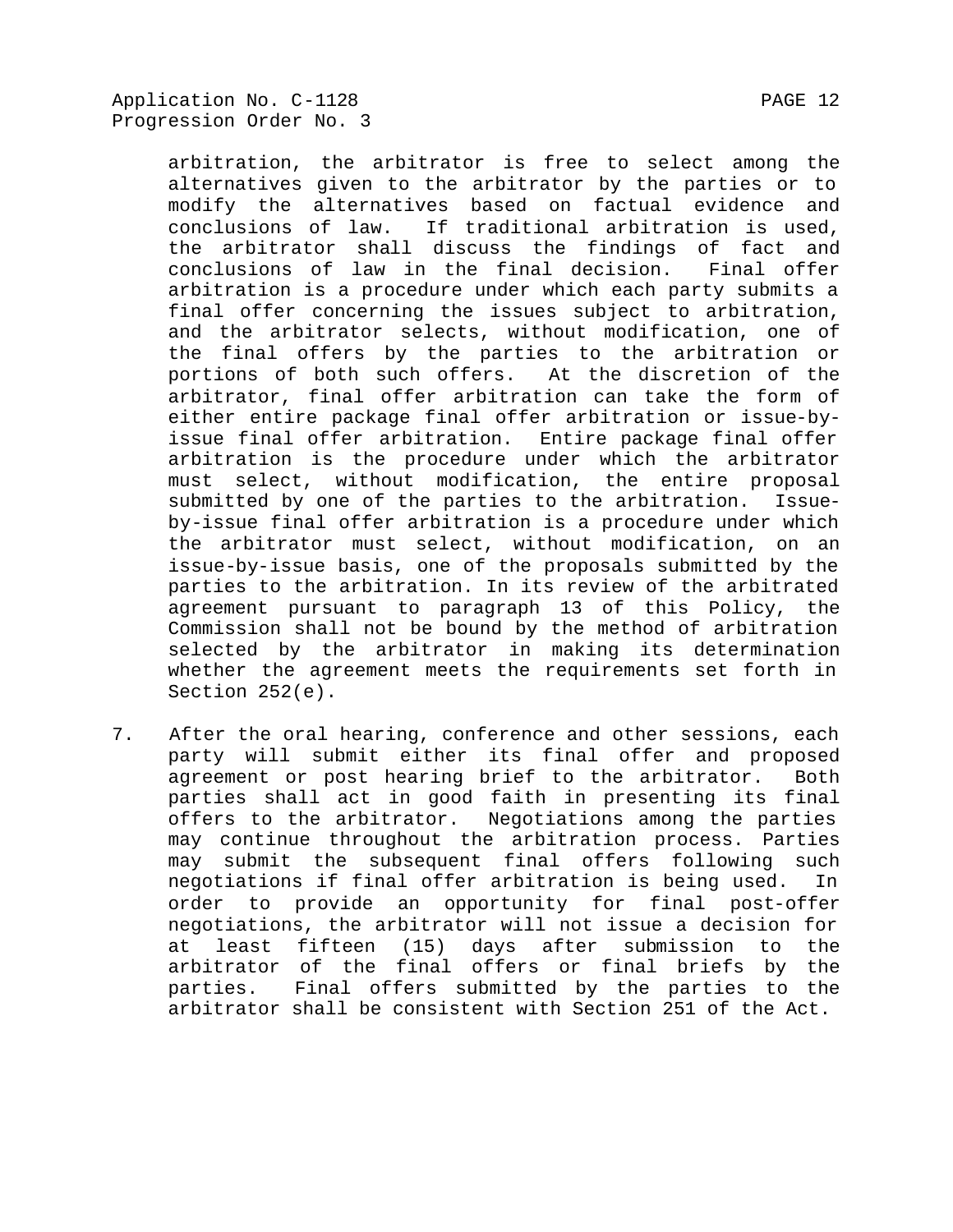Application No. C-1128 PAGE 13 Progression Order No. 3

- 8. Only the two negotiating parties and the arbitrator will participate in the arbitration. However, upon the request of an interested party and the approval of the arbitrator, written arguments or oral statements may be taken at an information session, scheduled by the arbitrator and attended by the negotiating parties.
- 9. Because of the short time frame mandated by the Act, the arbitrator shall have flexibility to set out procedures that may vary from those set out here, however, the arbitrator's procedures must be fair, treat the parties equitably and substantially comply with procedures listed herein.
- 10. Once the decision of the arbitrator has been issued, the parties will have thirty (30) days in which to file the conforming arbitrated interconnection agreement with the Commission, unless the arbitrator explicitly mandates a shorter time frame in the decision.
- 11. Each arbitrated agreement must: 1) ensure that the requirements of Section 251 of the Act and any applicable FCC regulations under that section are met; 2) establish interconnection and network element prices consistent with the Act; and 3) establish a schedule for implementation of the agreement (pursuant to Section 252(c).
- 12. After the arbitrated agreement is final, it will be filed with the Commission, and notice will be provided in The Daily Record. The public will be given ten (10) days from the date the arbitrated agreement is filed with the Commission to file written comments on the agreement.
- 13. After written comments have been received, the Commission may hold an oral hearing to address whether the agreement meets the requirements set forth in Section 252(e). The Commission may limit the testimony of any witness to the extent it is irrelevant or repetitive.
- 14. The Commission does not interpret the nine (9) month time line for arbitration under Section 252(b)(4)(C) to include the Commission's approval process. Therefore, the Commission will have thirty (30) days from the date of filing to reject or approve any arbitrated agreement or the agreement will be deemed appropriate.